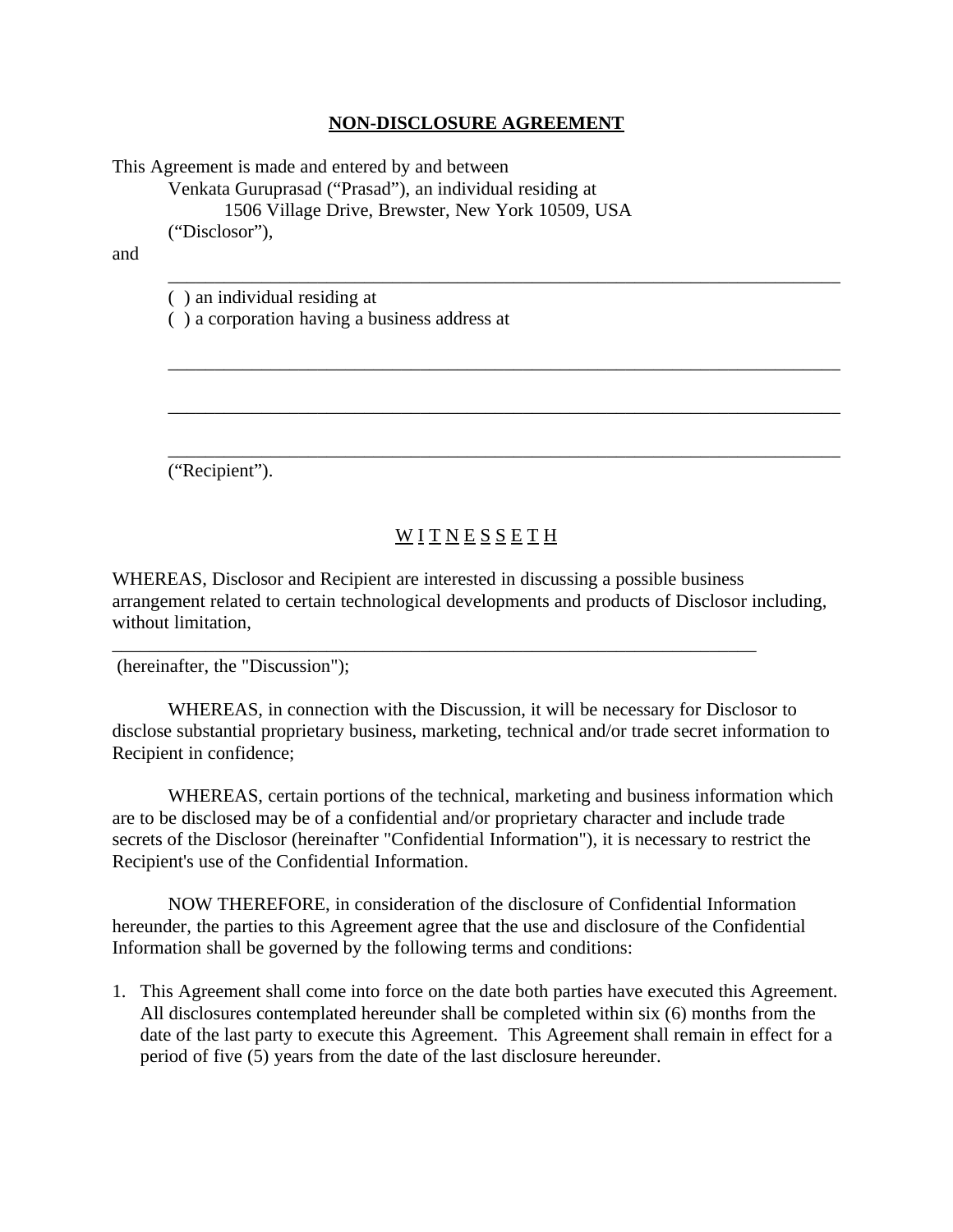- 2. As used herein, the term "Confidential Information" shall be deemed to include any technical, marketing, business and trade secret information disclosed by the Disclosor, but excludes such information which:
	- (a) is presently in Recipient's possession, provided that: (i) such information has not been obtained from the Disclosor; (ii) that such possession can be demonstrated by the Recipient's written records and (iii) that Recipient so informs Disclosor in writing within 30 days from receipt of such Confidential Information;
	- (b) is, or becomes, generally available to the public through, for example, such sources as patents or other generally circulated publications, and such availability to the public does not result from any fault of the Recipient;
	- (c) is received by the Recipient in written form from a third party having no obligation to the Disclosor to keep it confidential; or
	- (d) is independently developed by the Recipient provided that such development can be demonstrated by the Recipient's written records.
- 3. Where practical, Confidential Information shall be disclosed in Documentary or tangible form marked "Confidential". Where disclosures are made orally or by visual inspection, the Disclosor shall confirm in writing the fact and general nature of each disclosure within a reasonable time after each such disclosure is made.
- 4. The Recipient agrees that the sole purpose for the Disclosor disclosing its Confidential Information to the Recipient is to enable Recipient to evaluate the Confidential Information for purposes of the Discussion. The Recipient will take all reasonable steps necessary to hold in strictest confidence all Confidential Information and to use such Confidential Information solely for this purpose. Any use by the Recipient of such Confidential Information for any other purpose shall be considered unauthorized.
- 5. The Recipient will disclose Confidential Information only to its employees, agents and representatives with a need to know such Confidential Information who are bound in writing to keep it confidential and only to the extent necessary for the Discussion to be conducted.
- 6. Recipient agrees that it will not use the Confidential, nor disclose the Confidential Information to others through any act or omission by Recipient, except with the prior written consent of Disclosor.
- 7. All Confidential Information disclosed by Disclosor to Recipient shall remain the property of Disclosor. The Recipient will return to the Disclosor, upon request, any documents or other tangible materials disclosed by the Disclosor or generated by the Recipient pertaining to the Discussion.